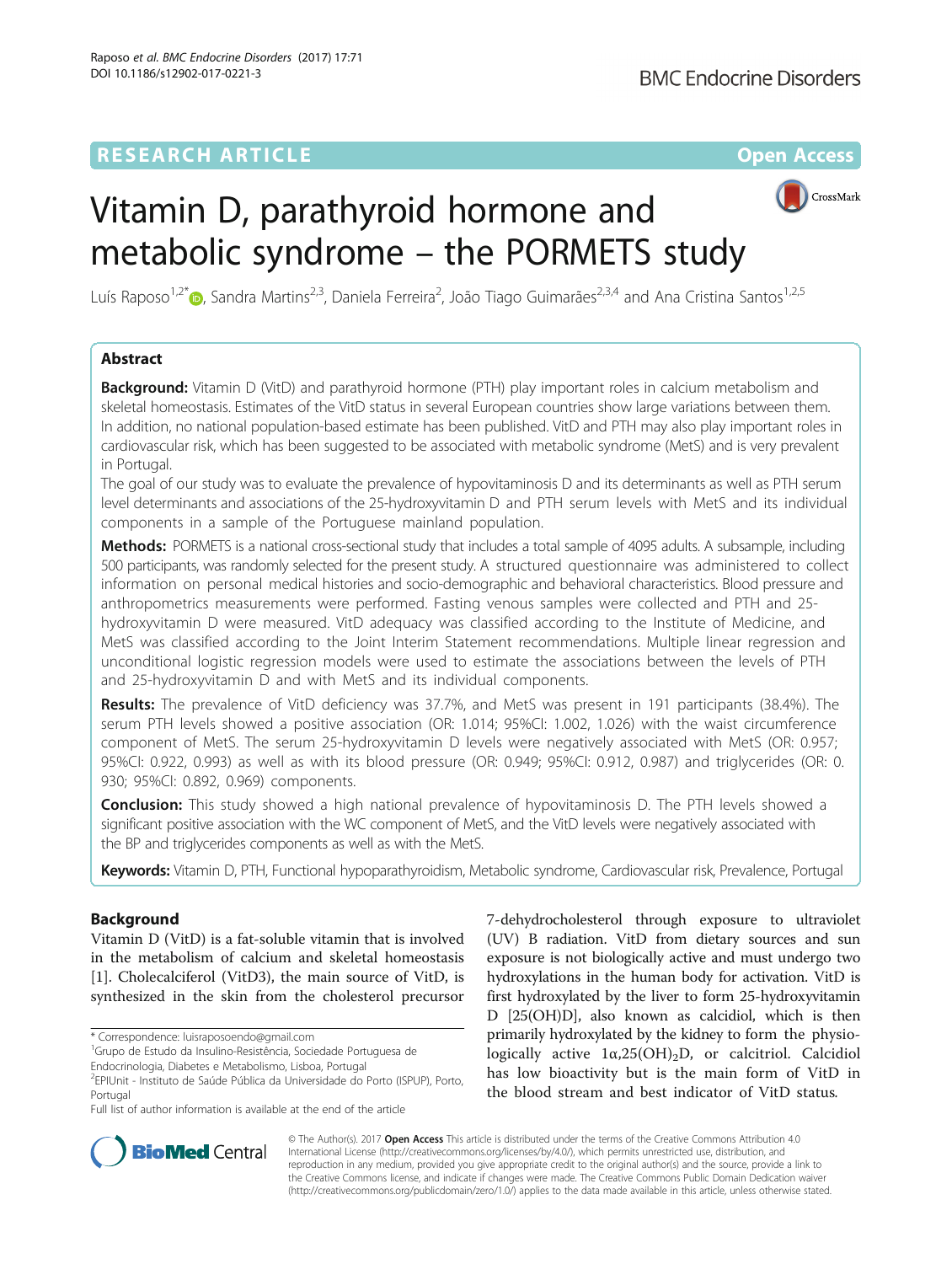According to a recent review [\[2](#page-8-0)], estimates of the VitD status in several European countries showed large variations. No national population-based study has been published, and the only available Portuguese studies involved regional or specific groups using hospital-based recruitment. According to a recent study in Portuguese hospitalized patients, VitD deficiency or inadequacy was present in 60.3% of these patients [[3](#page-8-0)].

An inadequate VitD status may play a significant role in cardiovascular disease (CVD) risk [[4\]](#page-8-0), and several observational studies suggest an association between hypovitaminosis D and metabolic syndrome (MetS), which represents a cluster of interrelated risk factors for CVD [[5\]](#page-8-0). In addition, MetS is highly prevalent in Portugal. [\[6](#page-8-0)] An evaluation of the potential associations of MetS and its individual components with VitD levels may support and enhance current knowledge of the effects of VitD on CVD risk factors.

Parathyroid hormone (PTH), a hormone with a close regulatory relationship with VitD, has also been associated with CVD events [\[7](#page-8-0)]. Findings from populationbased cross-sectional studies have suggested a positive association between PTH and MetS among older men [[8\]](#page-8-0) and in morbidly obese individuals [[9](#page-8-0)]. The goal of our study was to evaluate the prevalence of hypovitaminosis D and its determinants as well as PTH serum levels determinants and associations of the 25(OH)D and PTH serum levels with MetS and its individual components in a sample of the Portuguese mainland population.

#### Methods

PORMETS (PORtuguese METabolic Syndrome) is a national cross-sectional study that includes a sample of adults registered in primary health care centers of the Portuguese mainland. Information regarding PORMETS recruitment proceedings and methodology have been previously published by the authors [\[10\]](#page-8-0). According to national legislation, all citizens are enrolled in the health center of their zone of residence. In each of the eighteen Portuguese mainland administrative regions (districts), two health care centers were included. One was in the district's capital and the other represented a non-urban area. In each center, participants were randomly selected from the general practitioners' lists, and 120 participants were evaluated under an inclusion criterion of 18 years of age or older. The selected participants went to the health center specifically to participate in the study. A total of 4105 participants were evaluated, and information was collected from February 2007 to July 2009. Ten participants were excluded from data analysis because they were pregnant at the time of the interview. Therefore, 4095 participants remained.

For this particular study, 500 participants (286 women and 214 men) were randomly selected from the initial PORMETS sample. This sub-sample size was calculated considering a margin of error of 5%, confidence level of 95% and response distribution of 50% for the proportion of participants with 25(OH)D levels below 30 ng/mL (75 nmol/L). The comparison between the selected and unselected participants did not show significant differences, except for systolic blood pressure and for insulin serum levels (Table [1\)](#page-2-0). The PORMETS study was approved by the Portuguese Regional Health Administrations, the Ethics Committee of the São João Hospital E.P.E. and the Portuguese Data Protection Authority. Additionally, approval from each Clinical Director of the health care centers was received, and all participants provided written informed consent.

A structured questionnaire was administered to collect information on personal medical histories and sociodemographic and behavioral characteristics. The participants were considered current smokers if they smoked daily or occasionally, former smokers if they had stopped smoking for at least 6 months, and non-smokers if they had never smoked. Regarding alcohol intake, participants were categorized as occasional drinkers if they had less than one drink per day, daily drinkers if they consumed at least one drink per day, former drinkers if had stopped drinking for at least 6 months and non-drinkers if they had never consumed any type of alcoholic beverage. Regular physical exercise was considered when the participant was engaged in some leisure time physical activity on a repeated basis for at least 30 min a week. Participants who were evaluated in the June– November period and December–May period were classified, respectively, as "higher" and "lower" UV radiation exposure.

Anthropometrics measurements were performed, including weight, height (Ht) and waist (WC) and hip (HC) circumferences. Weight was measured to the nearest 0.1 kg using a digital scale, and Ht was measured to the nearest centimeter in the standing position using a wall stadiometer. WC was measured midway between the bottom of the rib cage and iliac crest, and HC was measured as the maximum circumference of the buttocks. The waist-to-height ratio (WHtR) was calculated as the WC divided by the Ht, and the waist-to-hip ratio (WHR) was calculated as the WC divided by the HC. Body mass index (BMI) was calculated as weight in kilograms divided by the square of Ht in meters, and participants were classified according to the World Health Organization criteria [[11\]](#page-8-0): underweight, normal range, pre-obese and obese categories, which are defined as BMI < 18.5 kg/m<sup>2</sup>, ≥18.5 to <25 kg/m<sup>2</sup>, ≥ 25 to <30 kg/m<sup>2</sup> and  $\geq 30$  kg/m<sup>2</sup>, respectively.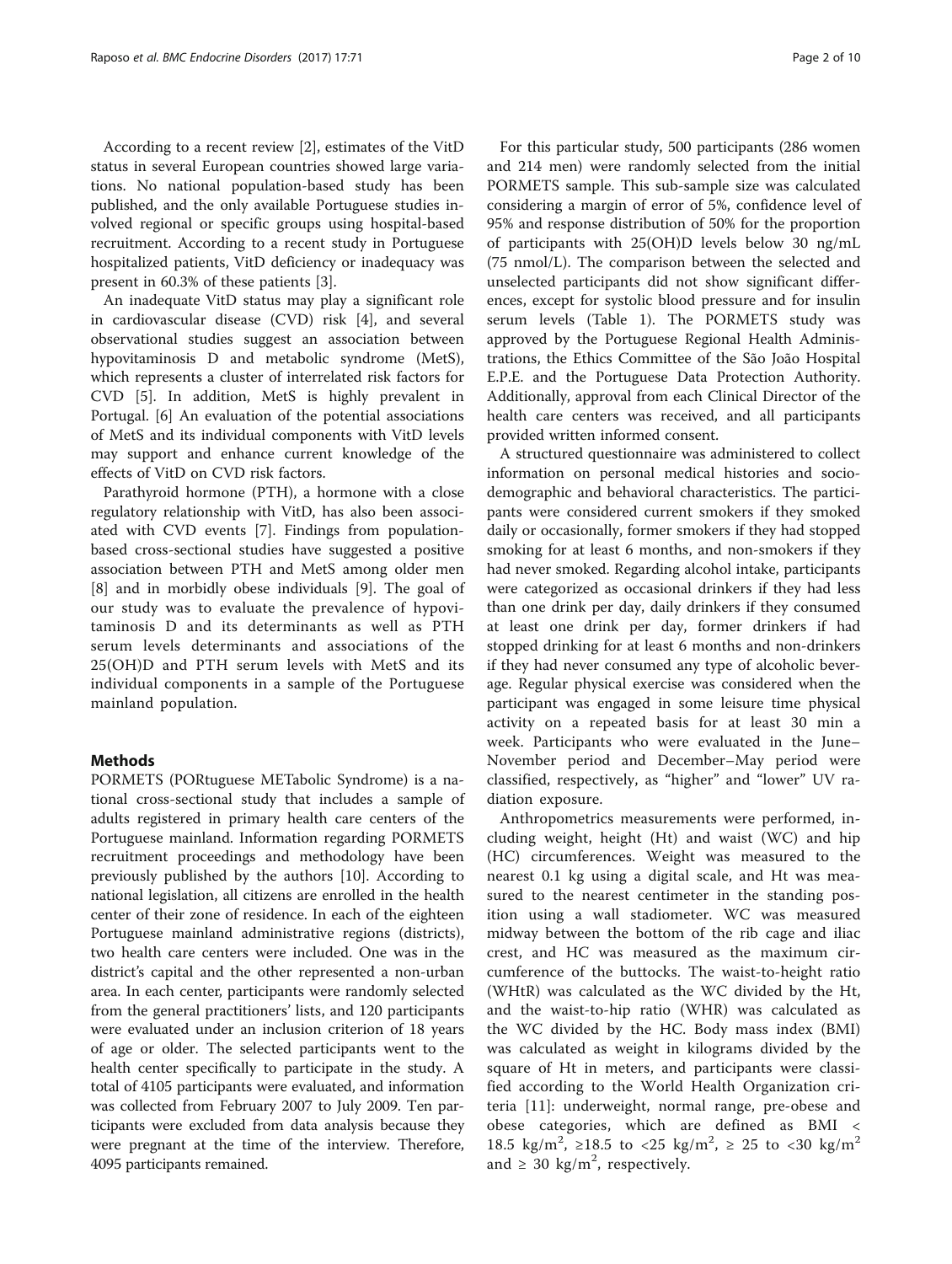<span id="page-2-0"></span>

|  | <b>Table 1</b> Comparison between selected and unselected participants |  |  |  |  |  |
|--|------------------------------------------------------------------------|--|--|--|--|--|
|--|------------------------------------------------------------------------|--|--|--|--|--|

| Variables                                   | Unselected participants | Selected participants | $p$ value |
|---------------------------------------------|-------------------------|-----------------------|-----------|
| Gender (n)                                  |                         |                       |           |
| Women                                       | 2069                    | 286                   |           |
| Men                                         | 1526                    | 214                   | 0.881     |
| Age - years [median (P25, P75)]             | 54 (41, 66)             | 53 (41, 67)           | 0.856     |
| Education level - years [median (P25, P75)] | 4(4, 10)                | 6 (4, 10)             | 0.252     |
| Alcohol intake (n)                          |                         |                       |           |
| Non-drinker                                 | 1618                    | 229                   |           |
| Former drinker                              | 124                     | 18                    |           |
| Occasional drinker                          | 934                     | 128                   |           |
| Daily drinker                               | 892                     | 123                   | 0.990     |
| Smoking habits (n)                          |                         |                       |           |
| Non-smoker                                  | 2486                    | 358                   |           |
| Former smoker                               | 521                     | 66                    |           |
| Smoker                                      | 529                     | 70                    | 0.597     |
| Physical exercise (n)                       |                         |                       |           |
| No                                          | 2592                    | 352                   |           |
| Yes                                         | 954                     | 139                   | 0.597     |
| UV exposure (n)                             |                         |                       |           |
| Lower                                       | 1971                    | 283                   |           |
| Higher                                      | 1555                    | 217                   | 0.768     |
| Weight - cm [median (P25, P75)]             | 71.0 (62.5, 80.5)       | 71.0 (61.0, 80.0)     | 0.704     |
| Height - cm [median (P25, P75)]             | 162.0 (155.5, 169.0)    | 162.0 (155.0, 169.0)  | 0.745     |
| BMI - Kg/m <sup>2</sup> [median (P25, P75)] | 27.0 (24.0, 30.0)       | 27.1 (24.1, 29.8)     | 0.813     |
| WC - cm [median (P25, P75)]                 | 93.4 (85.0, 101.5)      | 93.5 (86.0, 102.0)    | 0.399     |
| Systolic BP - mmHg [median (P25, P75)]      | 130 (116, 145)          | 131 (119, 147)        | 0.038     |
| Diastolic BP - mmHg [median (P25, P75)]     | 79 (70, 86)             | 80.0 (70, 87)         | 0.073     |
| Glucose - mg/dL [median (P25, P75)]         | 85 (77, 97)             | 85 (77, 97)           | 0.947     |
| Insulin - µU/mL [median (P25, P75)]         | $7.6$ $(5.1, 11.4)$     | 8.0 (5.3, 12.2)       | 0.040     |
| HOMA - median (P25, P75)                    | $1.6$ $(1.0, 2.6)$      | 1.7(1.1, 2.9)         | 0.119     |
| hs-CRP - mg/L [median (P25, P75)]           | 0.15(0.07, 0.36)        | $0.16$ (0.08, 0.39)   | 0.626     |
| Cholesterol - mg/dL [median (P25, P75)]     | 206 (179, 233)          | 204 (180, 233)        | 0.611     |
| Triglycerides - mg/dL [median (P25, P75)]   | 106 (78, 147)           | 104 (76, 143)         | 0.242     |
| HDL-cholesterol - mg/dL [median (P25, P75)] | 47 (39, 55)             | 47 (39, 55)           | 0.553     |
| MetS (n)                                    |                         |                       |           |
| No                                          | 2086                    | 307                   |           |
| Yes                                         | 1403                    | 191                   | 0.428     |
| BP component (n)                            |                         |                       |           |
| No                                          | 1352                    | 177                   |           |
| Yes                                         | 2172                    | 322                   | 0.212     |
| WC component (n)                            |                         |                       |           |
| No                                          | 1812                    | 253                   |           |
| Yes                                         | 1702                    | 247                   | 0.686     |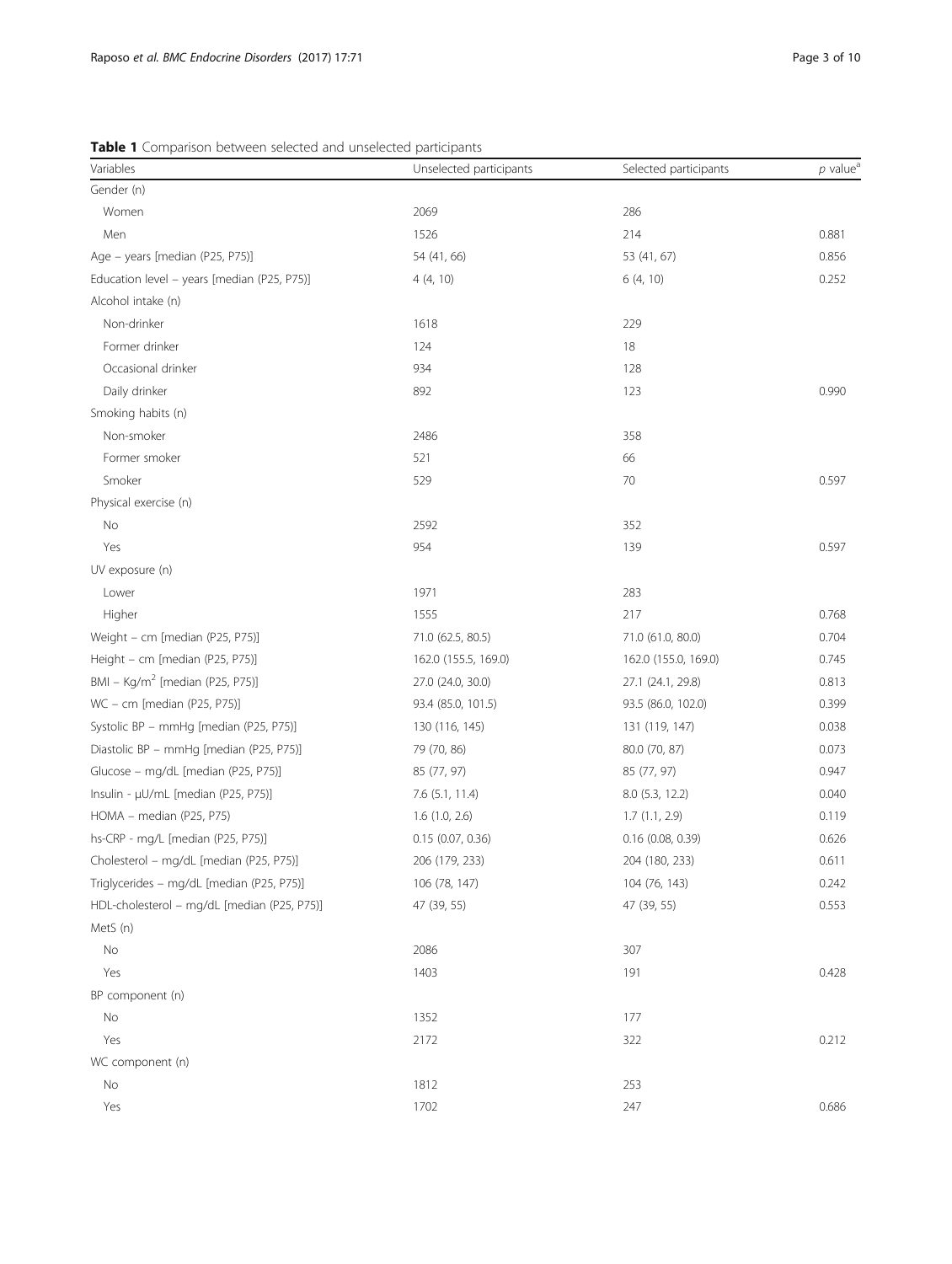Table 1 Comparison between selected and unselected participants (Continued)

| Variables                     | Unselected participants | Selected participants | $p$ value <sup><math>\bar{c}</math></sup> |
|-------------------------------|-------------------------|-----------------------|-------------------------------------------|
| Glycemia component (n)        |                         |                       |                                           |
| No                            | 2655                    | 382                   |                                           |
| Yes                           | 822                     | 112                   | 0.635                                     |
| HDL-cholesterol component (n) |                         |                       |                                           |
| No                            | 1566                    | 224                   |                                           |
| Yes                           | 1935                    | 276                   | 0.977                                     |
| Triglycerides component (n)   |                         |                       |                                           |
| No                            | 2615                    | 383                   |                                           |
| Yes                           | 878                     | 117                   | 0.401                                     |

SD standard deviation, UV ultraviolet, BMI body mass index, WC waist circumference, BP blood pressure, HOMA homeostatic model assessment, hs-CRP high sensitivity C-reactive protein, MetS metabolic syndrome

<sup>a</sup>Chi-square test/Fisher's exact test or Mann-Whitney U test p value

Blood pressure (BP) was measured on a single occasion using a standard mercury sphygmomanometer with the cuff on the right upper arm after a 10-min rest. Two BP readings were taken and the mean of the two readings was calculated. If the difference between the two measurements was greater than 5 mmHg for the systolic or the diastolic BP, a third measurement was taken and the mean of the two closest values was registered.

Fasting venous blood samples were collected by trained nurses in each health care center, and the samples were stored at −80 °C.

A chemiluminescent immunoassay using a Liaison automated analyzer (Diasorin Iberia, Madrid, Spain) was used to measure 25(OH)D. Biointact PTH and insulin were determined by an electro-chemiluminescent immunoassay using a Cobas e411 automated analyzer (Roche, Amadora, Lisboa, Portugal). High sensitivity Creactive protein (hs-CRP) was measured using a particleenhanced immunonephelometric assay on a BN II laser nephelometer. (Siemens Healthcare, Amadora, Lisboa, Portugal). All other parameters (glucose, total cholesterol, triglycerides, HDL-cholesterol, calcium, phosphorus, albumin and creatinine) were measured using conventional methods with an Olympus AU5400 automated clinical chemistry analyzer. (Beckman-Coulter<sup>\*</sup>,-Oeiras, Lisboa, Portugal). Insulin resistance was estimated by the Homeostatic Model Assessment (HOMA), from fasting glucose ( $mmol/L$ ) and insulin ( $\mu Ul/mL$ ), as the product of the two divided by 22.5.

VitD adequacy was classified according to the Institute of Medicine (IOM) recommended cut-off values for 25(OH)D levels [\[12](#page-8-0)]: deficiency below 12 ng/mL (30 nmol/L); inadequacy  $\geq$  12 and <20 ng/mL ( $\geq$  30 and <50 nmol/L) and sufficiency  $\geq$  20 ng/mL ( $\geq$  50 nmol/L). Hyper- and hypoparathyroidism were defined as PTH levels above and below the standard laboratory reference range (10–65 pg/mL), respectively, and a "blunted PTH response" was defined as a PTH level within the

reference range in the presence of  $25(OH)D \le 12$  ng/mL (30 nmol/L) [\[13](#page-9-0)].

MetS was defined according to the Joint Interim Statement [\[14](#page-9-0)] and was considered to be present if at least three (any) of the following characteristics were present: fasting glucose  $\geq 100$  mg/dL or drug treatment for elevated glucose; systolic BP  $\geq$ 130 and/or diastolic BP  $\geq$ 85 mmHg or antihypertensive drug treatment in a patient with a history of hypertension; triglycerides  $\geq$ 150 mg/dL (1.7 mmol/L) or drug treatment for elevated triglycerides; HDL cholesterol <50 mg/dL (1.3 mmol/L) in women and <40 mg/dL (1.0 mmol/L) in men or drug treatment for reduced HDL-cholesterol; WC ≥88 cm in women and ≥102 cm in men ("European" criteria).

Statistical analysis: Quantitative data are described as the median values and corresponding 25th (P25) and 75th (P75) percentiles. Counts and proportions were reported for categorical variables. Proportions were compared using the chi-square test or Fisher's exact test when appropriate. Mann-Whitney U test was used to compare differences between two independent groups. Multiple linear regression models, with the PTH and 25(OH) D levels as dependent variables, were used to calculate the regression coefficients and their respective 95% confidence intervals (95%CI) of several independent variables, including gender, age, level of education, drinking and smoking habits, UV radiation exposure, physical exercise, Ht, weight, BMI, WC, HC, WHR, WHtR, systolic and diastolic BP, glucose, triglycerides, HDL-cholesterol, total cholesterol, insulin, HOMA, hs-CRP, albumin, calcium, phosphorus and creatinine. The final model was adjusted for age and sex. Unconditional logistic regression models with MetS, its individual components or a "blunted PTH response" as dependent variables were computed, and the odds ratios (OR) and their respective 95% CI were estimated after adjustments for confounding variables.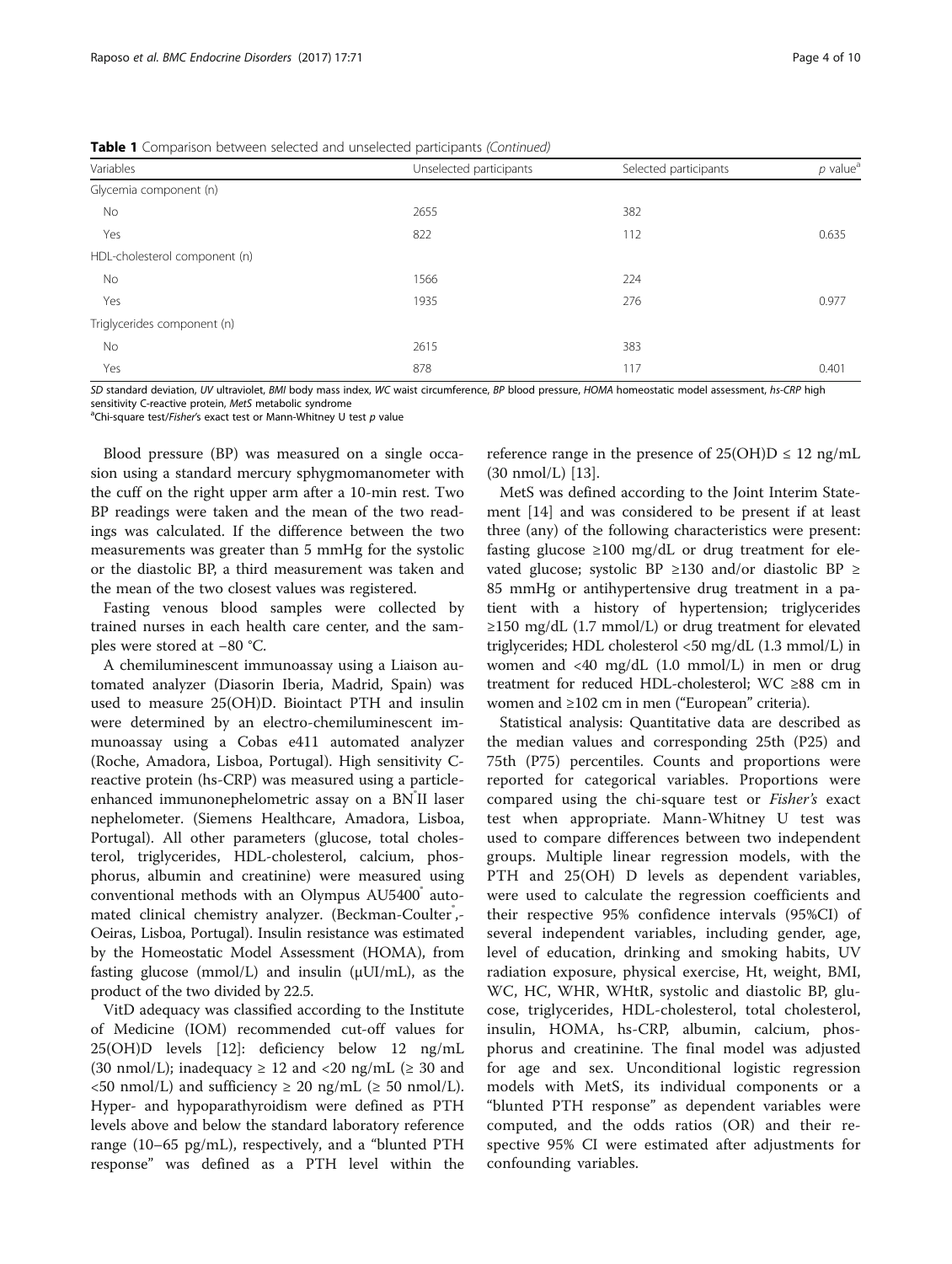Results with a two-tailed  $p$  value <0.05 were considered statistically significant. Statistical analysis was performed using SPSS version 22® software.

#### Results

A total of 500 participants (286 women and 214 men) with a median age (P25, P75)) of 53 (41, 67) years [52 (40, 66) years in women and 56 (45, 68) years in men] were included in the present analysis.

The sample characteristics of the 500 participants are presented in Table 2. The median 25(OH)D level was 13.8 ng/mL, with a maximum value of 43.5 ng/ mL. According to the VitD adequacy categories, deficiency was present in 37.7% of participants, inadequacy was identified in 47.9% of participants and sufficiency was determined in 14.4% of participants. A seasonal variation of serum 25(OH)D was observed, with significantly higher median values in June–November period compared to the December–May period  $(p \ 0.001)$ . The median serum PTH level was 38.1 pg/mL, and hypo- and hyperparathyroidism were present in 0.8% and 9.4% of the participants, respectively.

A "blunted PTH response" was present in 89.2% of the 185 participants, with serum 25(OH)D levels of less than or equal to 12 ng/mL (Table [3\)](#page-5-0). A "blunted PTH response" was more frequent in men (OR: 4.100; 95%CI: 1.289, 13.036), and the frequency decreased with age (OR: 0.960; 95%CI: 0.930, 0.992). Furthermore, participants with a "blunted PTH response" had significantly higher serum phosphorus levels (OR: 4.590; 95%CI: 1.425, 14.781) and lower hs-CRP levels (OR: 0.493; 95%CI: 0.258, 0.943).

The associations of the PTH and 25(OH)D levels with various socio-demographic, behavioral and clinical characteristics are presented in Table [4.](#page-5-0)

The serum levels of PTH and 25(OH)D showed no significant association between them  $(p = 0.770)$ .

Table 2 Sample characteristics of the 500 participants

|                                                   | Total                          | Women             | Men               | $p$ value <sup>a</sup> |
|---------------------------------------------------|--------------------------------|-------------------|-------------------|------------------------|
| Age (years) - median (P25, P75)                   | 53 (41, 67)                    | 52 (40, 66)       | 56 (45, 68)       | 0.072                  |
| 25(OH)D (ng/mL) - median (P25, P75)               | 13.8 (9.7,17.6)                | 13.8 (9.7, 17.5)  | 13.7 (9.9, 17.9)  | 0.681                  |
| 25(OH)D (ng/mL) / UV exposure - median (P25, P75) |                                |                   |                   |                        |
| Low UV                                            | 13.4 (9.3, 17.5)               | 13.4 (9.3, 16.6)  | 13.2 (9.0, 17.9)  |                        |
| High UV                                           | 14.3 (10.0, 18.3) <sup>b</sup> | 14.1 (9.9, 18.6)  | 14.5 (10.2, 17.6) | 0.603                  |
| VitD adequacy - n (%)                             |                                |                   |                   |                        |
| Deficiency                                        | 181 (37.7)                     | 102 (37.5)        | 79 (38.0)         |                        |
| Inadequacy                                        | 230 (47.9)                     | 133 (48.9)        | 97 (46.6)         |                        |
| Sufficiency                                       | 69 (14.4)                      | 37 (13.6)         | 32 (15.4)         | 0.821                  |
| PTH (pg/mL) - median (P25, P75)                   | 38.1 (29.8, 49.2)              | 38.6 (29.8, 50.1) | 37.8 (30.0, 47.7) | 0.375                  |
| "Blunted PTH response" - n (%)                    |                                |                   |                   |                        |
| No                                                | 20 (10.8)                      | 16(15.4)          | 4(4.9)            |                        |
| Yes                                               | 165 (89.2)                     | 88 (84.6)         | 77 (95.1)         | 0.023                  |
| PTH status $- n$ (%)                              |                                |                   |                   |                        |
| Hypoparathyroidism                                | 4(0.8)                         | 0(0)              | 4(1.9)            |                        |
| Normal status                                     | 449 (89.8)                     | 254 (88.8)        | 195 (91.1)        |                        |
| Hyperparathyroidism                               | 47 (9.4)                       | 32 (11.2)         | 15(7.0)           | 0.021                  |
| BMI classification - n (%)                        |                                |                   |                   |                        |
| Underweight                                       | 6(1.2)                         | 5(1.7)            | 1(0.5)            |                        |
| Normal range                                      | 159 (31.9)                     | 94 (32.9)         | 65 (30.5)         |                        |
| Pre-obese                                         | 213(42.7)                      | 113 (39.5)        | 100 (46.9)        |                        |
| Obese                                             | 121 (24.2)                     | 74 (25.9)         | 47 (22.1)         | 0.242                  |
| Metabolic syndrome - n (%)                        |                                |                   |                   |                        |
| No                                                | 307 (61.6)                     | 169 (59.3)        | 138 (64.8)        |                        |
| Yes                                               | 191 (38.4)                     | 116 (40.7)        | 75 (35.2)         | 0.213                  |

SD standard deviation, 25(OH)D 25-hydroxyvitamin D, VitD vitamin D, UV ultraviolet, low UV period December-May, high UV period June–November, PTH parathyroid hormone, BMI body mass index

Chi-square test/Fisher's exact test or Mann-Whitney U test p value; <sup>b</sup>p value <0.001 for the comparison of the mean levels of 25(OH)D according to meteorological periods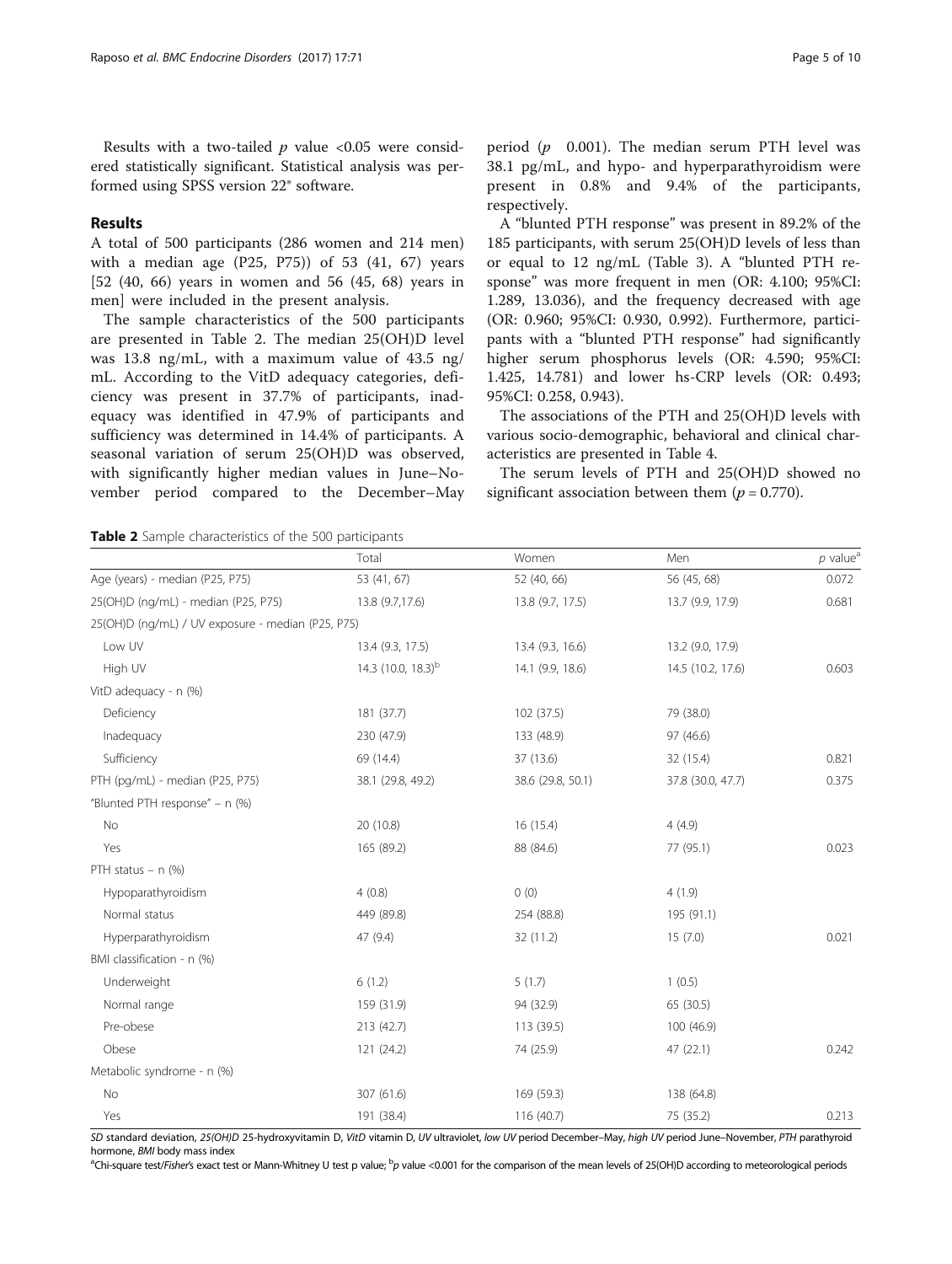<span id="page-5-0"></span>Table 3 "Blunted PTH response" characteristics

|             | Crude OR (95% CI)      | OR (95% CI) <sup>d</sup> |
|-------------|------------------------|--------------------------|
| Gender      |                        |                          |
| Women       |                        |                          |
| Men         | 3.500 (1.122,10.917)   | 4.100 (1.289,13.036)     |
| Age         | 0.964(0.933,0.996)     | 0.960 (0.930,0.992)      |
| Height      | 1.064 (1.006,11.125)   | 1.002 (0.925,1.085)      |
| <b>BMI</b>  | 0.936(0.868, 1.010)    | 0.960 (0.889,1.037)      |
| Systolic BP | 0.981(0.962,1.000)     | 0.982 (0.958,1.006)      |
| Calcium     | 1.138 (0.223,5.825)    | 1.077 (0.211,5.486)      |
| Phosphorus  | 3.179 (1.173,8.615)    | 4.590 (1.425,14.781)     |
| Albumin     | 1.186 (1.050,1.341)    | 1.138 (0.998,1.299)      |
| Insulin     | 0.970 (0.909,1.036)    | 0.969(0.906, 1.036)      |
| <b>HOMA</b> | 1.003 (0.979,1027)     | 1.003 (0.964,1.044)      |
| hs-CRP      | $0.472$ (0.250, 0.892) | 0.493 (0.258,0.943)      |

Some of the variables without significant associations were excluded from the table: education level, drinking and smoking habits, physical exercise, UV exposure, weight, hip and waist circumferences, WHR, WHtR, diastolic BP, glucose, triglycerides, HDL-cholesterol, total cholesterol, creatinine, and 25(OH)D OR odds ratio, CI confidence interval, BMI body mass index, BP blood pressure, HOMA homeostatic model assessment, hs-CRP high sensitivity C-reactive protein <sup>a</sup>OR adjusted for gender and age

Table 4 Associations of PTH and 25(OH)D with socio-demographic, anthropometric, clinical and analytical characteristics

|                   | PTH                         |           | 25(OH)D                          |         |
|-------------------|-----------------------------|-----------|----------------------------------|---------|
|                   | $β$ (95% CI) <sup>b</sup>   | $p$ value | $β$ (95% CI) <sup>b</sup>        | p value |
| Gender            |                             |           |                                  |         |
| Women             | a                           |           | a                                |         |
| Men               | $-3.331 (-6.415, -0.246)$   | 0.034     | $0.383 (-0.666, 1.433)$          | 0.473   |
| Age (years)       | 0.320 (0.225,0.415)         | < 0.001   | $-0.029$ $(-0.061, 0.003)$       | 0.080   |
| UV exposure       |                             |           |                                  |         |
| Low UV            | ā                           |           | a                                |         |
| High UV           | $-0.531 (-2.541, 3.603)$    | 0.734     | $0.940 (-0.105, 1.985)$          | 0.078   |
| Physical exercise |                             |           |                                  |         |
| No                | a                           |           | a                                |         |
| Yes               | $-2.346 (-5.799, 1.087)$    | 0.180     | 1.655 (0.484,2.826)              | 0.006   |
| <b>BMI</b>        | 0.475 (0.143,0.807)         | 0.005     | $-0.150$ ( $-0.262$ , $-0.037$ ) | 0.009   |
| WC                | 0.184 (0.048,0.320)         | 0.008     | $-0.039$ $(-0.085, 0.008)$       | 0.101   |
| Glucose           | $-2.319(-7.704,3.066)$      | 0.398     | $-2.051$ $(-3.903, -0.199)$      | 0.030   |
| Triglycerides     | $-1.118 (-3.557, 1.322)$    | 0.368     | $-1.322$ ( $-2.139$ , $-0.505$ ) | 0.002   |
| Calcium           | $-2.098$ $(-7.923,3.727)$   | 0.479     | $0.298 (-1.690, 2.286)$          | 0.768   |
| Phosphorus        | $-4.689$ $(-7.567, -1.812)$ | 0.001     | $0.245 (-0.748, 1.238)$          | 0.628   |
| Creatinine        | 14.553 (5.267,23.838)       | 0.002     | 2.367 (-0.789,5.522)             | 0.141   |
| PTH               |                             |           | $-0.004 (-0.034, 0.025)$         | 0.770   |
| 25(OH)D           | $-0.040$ $(-0.311, 0.230)$  | 0.770     |                                  |         |

Some of the variables without significant associations were excluded from the table: level of education, drinking and smoking habits, height, weight, hip circumference, WHR, WHtR, systolic and diastolic BP, HDL-cholesterol, total cholesterol, albumin, insulin, HOMA and hs-CRP

CI confidence interval, UV Ultraviolet, low UV period December–May, high UV period June–November, IMC body mass index, WC waist circumference, PTH parathyroid hormone serum levels, 25(OH)D 25-hydroxyvitamin D serum levels <sup>a</sup> <sup>a</sup>Reference class

 $\rm ^{b} \beta$  coefficients adjusted for gender and age

The serum PTH levels were significantly lower in men (β: -3.331; 95%CI: -6.415, −0.246) and were positively associated with age (β: 0.320; 95%CI: 0.225, 0.415). In addition, positive associations between PTH and BMI (β: 0.475; 95%CI: 0.143, 0.807), WC (β: 0.184; 95%CI: 0.048, 0.320) and creatinine levels (β: 14.553; 95%CI: 5.267, 23.838) were found. Furthermore, a negative association between PTH and serum phosphorus levels (β: -4.689; 95%CI: -7.567, −1.812) was observed.

The serum 25 (OH)D levels were positively associated with participation in physical exercise (β: 1.655; 95%CI: 0.484, 2.826) and were negatively associated with BMI (β: -0.150; 95%CI: -2.262, −0.037) and serum glucose (β: -2.051; 95%CI: -3.903, −0.199) and triglycerides (β: -1.322; 95%CI: -2.139, −0.505) levels.

MetS was present in 191 participants (38.4%), and its prevalence was slightly higher in women than in men, but without statistical significance (40.7% versus 35,2%,  $p = 0.213$ ). The MetS prevalence significantly increased with age ( $p < 0.001$ ) and with higher HOMA scores ( $p <$ 0.001) as well as higher insulin ( $p < 0.001$ ) and hs-CRP  $(p = 0.027)$  levels.

Table [5](#page-6-0) shows the associations of PTH and 25(OH)D with MetS and its individual components. The PTH serum levels showed a crude positive association with MetS (OR: 1.016; 95%CI: 1.006, 1.027) and its WC (OR: 1.023; 95%CI: 1.012, 1.034) and BP (OR: 1.022; 95%CI: 1.010, 1.034) features. After adjustments for age and sex (model 1), only the association with the WC feature remained significant. This association remained significant even after further adjustment for 25(OH)D levels (OR: 1.013; 95%CI: 1.001, 1.015). After adjustment for age, sex and BMI (model 2), this association lost statistical significance.

We also found a crude negative association between the serum 25 (OH) D levels and MetS (OR: 0.953; 95%CI: 0.921, 0.985) and its BP (OR: 0.951; 95%CI: 0.920, 0.983) and triglycerides (OR: 0.930; 95%CI: 0.893, 0.969) components. After adjustments for age and sex (model 1), all the three associations remained significant. However, after further adjustment for BMI (model 2), the association remained statistically significant only for the BP and triglycerides components of the MetS [(OR: 0.954; 95%CI: 0.916, 0.993) and (OR: 0.937; 95%CI: 0.898, 0.978), respectively].

## **Discussion**

#### VitD status

We found a high prevalence of VitD deficiency or inadequacy (85.6%) in this sample of the Portuguese population. The high prevalence is supported by previously published national evidence (VitD deficiency or inadequacy ranging from 60.3% to 92.7%), although specific population groups were recruited in hospital settings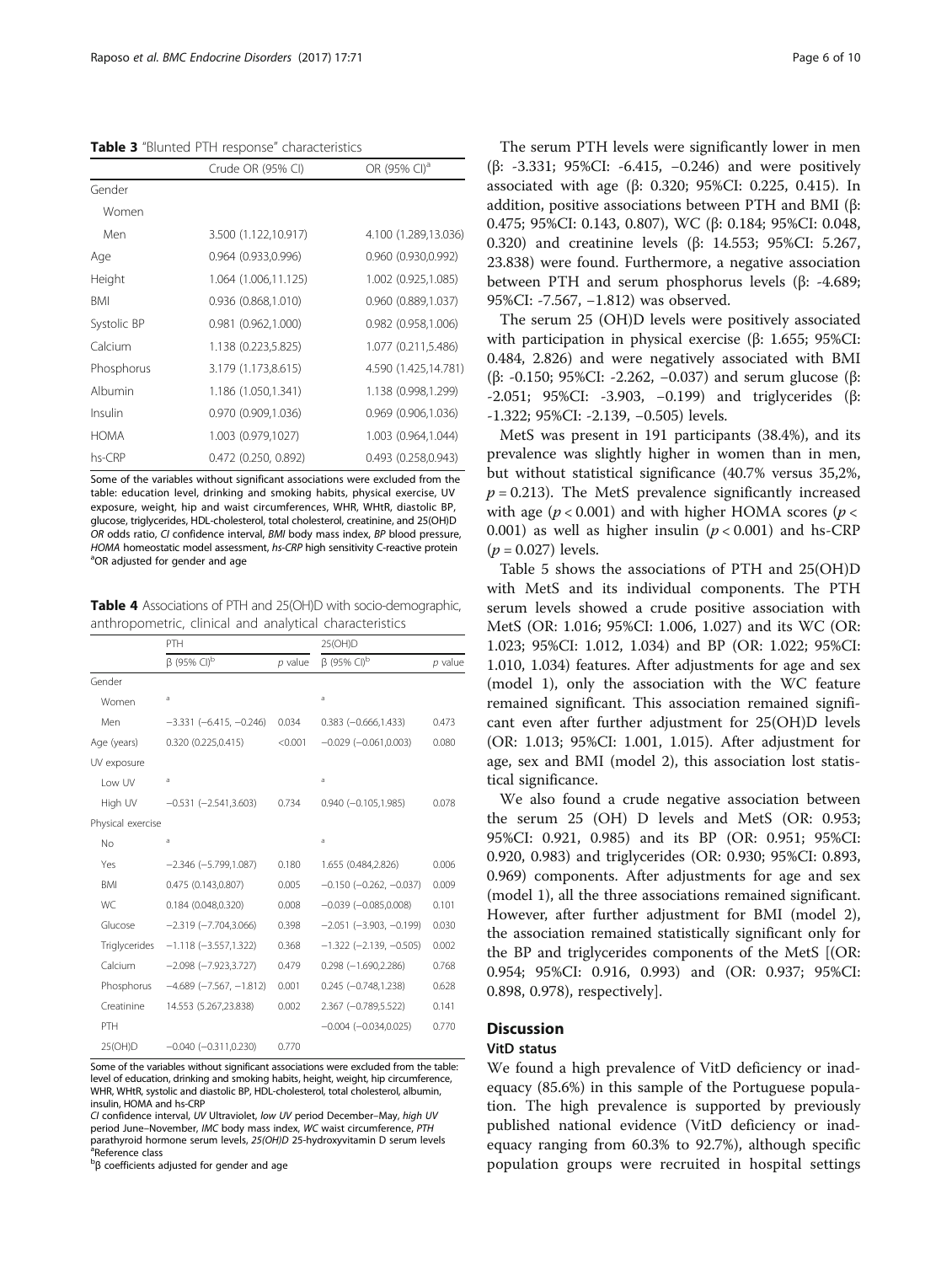|            | <b>PTH</b>                 |                      | 25(OH)D              |                      |  |
|------------|----------------------------|----------------------|----------------------|----------------------|--|
|            | Model 1: OR (95% CI)       | Model 2: OR (95% CI) | Model 1: OR (95% CI) | Model 2: OR (95% CI) |  |
| MetS       | 1.004 (0.993,1015)         | 0.995 (0.983,1.008)  | 0.957 (0.922,0.993)  | 0.967 (0.930,1.007)  |  |
| WC         | $1.014$ $(1.002, 1.026)^a$ | 1.002 (0.986,1.017)  | 0.991 (0.958,1.026)  | 1.024 (0.980,1.069)  |  |
| <b>BP</b>  | 1.006 (0.992,1.020)        | 1.001 (0.988,1.016)  | 0.949(0.912,0.987)   | 0.954(0.916, 0.993)  |  |
| Trig       | 0.996(0.983,1.008)         | 0.991 (0.978,1.004)  | 0.930(0.892,0.969)   | 0.937 (0.898,0.978)  |  |
| <b>HDL</b> | 0.998 (0.988,1.009)        | 0.995(0.985, 1.006)  | 0.990 (0.959,1.023)  | 0.997 (0.965,1.030)  |  |
| Glu        | 0.998(0.985, 1.010)        | 0.994(0.981,1.007)   | 0.975 (0.936,1.016)  | 0.990(0.949,1.033)   |  |

<span id="page-6-0"></span>Table 5 Associations of PTH and 25 (OH) D with MetS and its components

OR odds ratio, CI confidence interval, PTH parathyroid hormone serum levels, 25(OH)D 25-hydroxyvitamin D serum levels, MetS metabolic syndrome, WC waist circumference component, BP blood pressure component, Trig triglycerides component, HDL HDL cholesterol component, Glu glucose component Model 1: OR adjusted for gender and age; Model 2: OR adjusted for gender, age and body mass index

a OR (95%CI) after adjustment for gender, age and 25(OH)D serum level: 1.013 (1.001, 1.025)

[[3,](#page-8-0) [15](#page-9-0), [16\]](#page-9-0). In addition, according to a recent study, conducted in the city of Porto [[17\]](#page-9-0), which included 198 healthy participants, VitD deficiency or inadequacy was present in 48%. In the winter period, these values reached 74%.

Compared with other European [[2](#page-8-0)] and worldwide [[18](#page-9-0)] populations, the median 25(OH)D levels observed in this study were relatively low despite the favorable latitude. The high prevalence of pre-obesity and obesity may have contributed to these figures. Furthermore, VitD intake in the Portuguese population is relatively low [[2](#page-8-0)].

Food fortification, VitD supplementation, sunlight exposure and UV protection habits may also be contributing factors to the differences observed across various countries. Several European countries have adopted measures at the national level to implement VitD supplementation and food fortification policies, but they are not harmonized across Europe [[2](#page-8-0)]. In addition, dietary reference values for VitD intake have been a subject of debate in some countries. In Portugal, there is no legislation of food fortification and VitD supplementation (700–800 IU/day) in adults is only recommended for elderly populations (> 65 years) and subjects with osteoporosis, osteopenia or those with a major risk for osteoporosis [[19\]](#page-9-0).

### Functional hypoparathyroidism and the association between VitD and PTH

Despite all of the complex interrelationships, no significant association between PTH and 25(OH)D was observed. This lack of association was previously reported [[20](#page-9-0)] and may be partly explained by a "blunted PTH response" to VitD deficiency [\[13\]](#page-9-0). In fact, most participants with Vit D deficiency had a "blunted PTH response" (89.2%). This response cannot be explained by the type of definition of hypovitaminosis D used (IOM) because according to its definition only participants with serum levels of 25 (OH) D lower than 12 ng/mL and with normal serum PTH levels were considered. The "blunted PTH response" may correspond to a

protective mechanism of bone mass, through the development of a functional hypoparathyroidism [\[13\]](#page-9-0). In addition to parathyroid dysfunction, other factors may contribute to the modification of the PTH response to low VitD levels [[21](#page-9-0)–[23](#page-9-0)], such as age, gender, BMI, kidney dysfunction, smoking, and serum calcium levels. Our results did not show a significant contribution of smoking, BMI and serum levels of calcium and creatinine to the "blunted PTH response", but we found positive associations with male gender and serum phosphorus levels and negative associations with age and serum levels of hs-CRP. A positive association was already described between PTH and hs-CRP serum levels [[24](#page-9-0)].

In addition to the "blunted PTH response", other factors may have contributed to the lack of association between the PTH and 25(OH)D levels. The method of measurement strongly influences the VitD and PTH levels and may modify the relationship between them. Specifically, the chemiluminescent immunoassay may have underestimated the 25(OH)D measurements [\[25](#page-9-0)]. Regarding the third generation PTH assay, freezing may have contributed to reduced PTH levels [\[26](#page-9-0)]. However, previous studies on 25(OH)D showed great stability under freezing conditions [\[27\]](#page-9-0). Moreover, despite being a useful biomarker of VitD supply to target tissues, 25(OH)D may not be a good functional marker of the biologically active form,  $1\alpha,25(OH)_2D$ , relative to PTH regulation. Finally, the upper reference value of normal serum PTH levels (65 pg/mL) that is usually used may not be appropriate as a cut-off point for the definition of high PTH levels [[13](#page-9-0), [21](#page-9-0)].

#### VitD, PTH and MetS associations

To the best of our knowledge, this is the first national study to evaluate 25(OH)D and PTH levels and their associations with MetS.

According to our data, MetS prevalence was high and increased with age, HOMA score, and insulin and hs-CRP levels (data not shown). These results are supported by previous studies [[28\]](#page-9-0).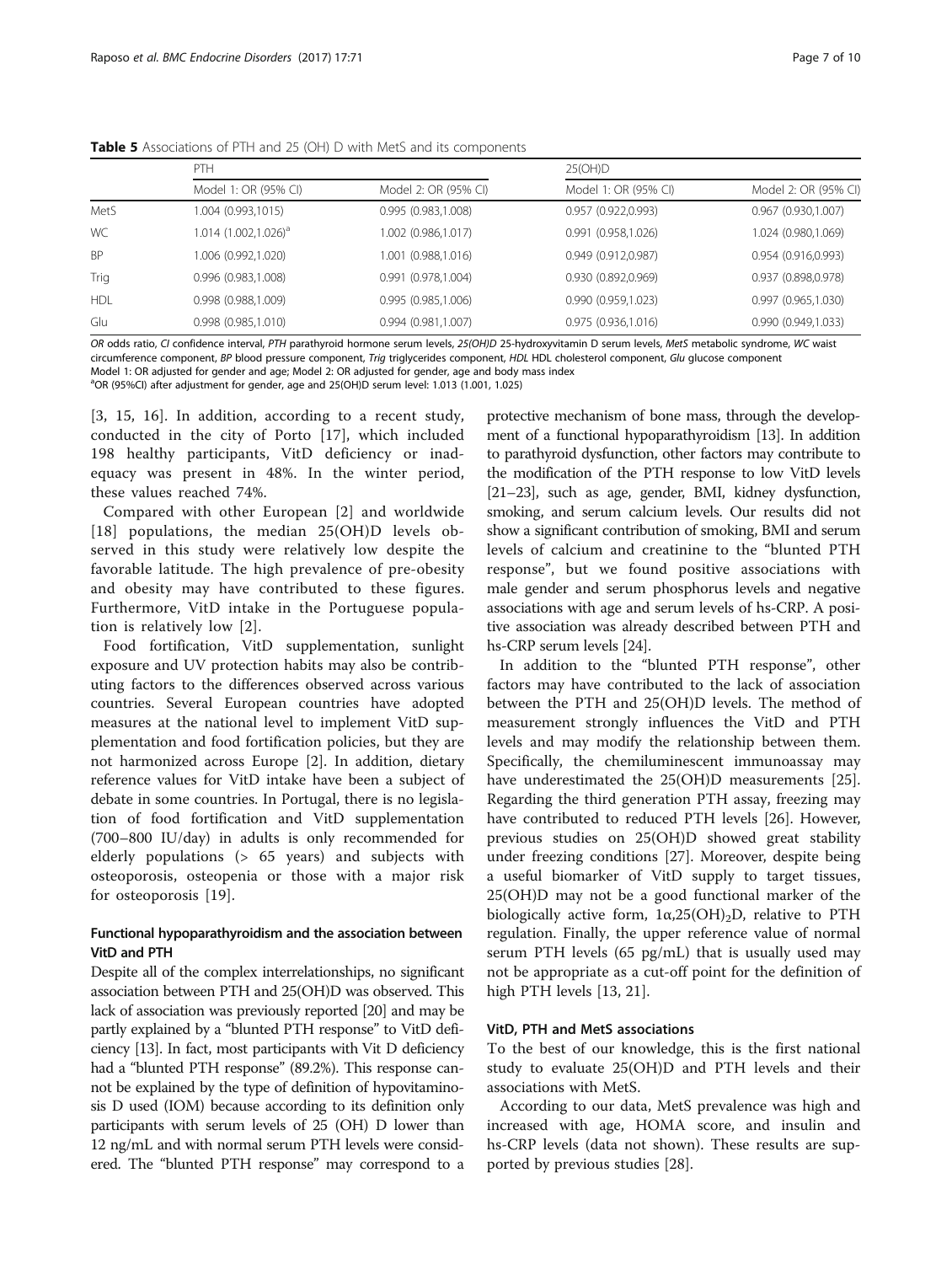Our study showed a significant positive association between PTH and age even after adjusting for sex. By contrast, no significant association between 25(OH)D and age was observed. According to a systematic review, PTH levels are positively correlated with age [[23](#page-9-0)]. We also found a significant negative association between serum PTH levels and male gender [\[29](#page-9-0)].

Although higher PTH levels have been associated with increased risk of CVD [\[7](#page-8-0)], insulin resistance, blood pressure and obesity [[8, 9\]](#page-8-0) we did not find a significant association between MetS and PTH levels in the adjusted model. Others have found a positive association between PTH and MetS only among older men [[8](#page-8-0)] and in morbidly obese individuals [\[9](#page-8-0)].

We found positive associations of PTH serum levels with BMI, WC and the WC component of MetS. As expected, the association with the WC component of MetS was lost after further adjustment for BMI. The link between PTH levels and increased body fat is supported by the evidence of increased body weight in primary hyperparathyroidism [\[30\]](#page-9-0) and by the positive association with BMI [[31\]](#page-9-0). This association may be even stronger in visceral adipose tissue [\[32\]](#page-9-0), explaining the stronger correlation found with WC. PTH may increase adipose mass, especially in the visceral compartment, by increasing the influx of calcium into adipocytes.

The 25 (OH) D levels showed a positive association with participation in physical exercise, which persisted after adjusting for sex and age. Regular outdoor physical activity is associated with higher levels of serum VitD [[33\]](#page-9-0), which can be partly explained by higher UV radiation exposure. Unfortunately, in this study, no data were available on the specific type of exercise practiced by the participants in our sample (indoor versus outdoor).

MetS was inversely associated with 25(OH)D levels even after adjusting for age and sex; however, the association was lost after further adjustment for BMI. A recent meta-analysis showed that the prevalence of MetS decreased at higher 25(OH)D concentrations [[5](#page-8-0)].

In addition, the prevalence of hypovitaminosis D is generally increased in adults with CVD, namely in coronary heart disease and heart failure [[34\]](#page-9-0), and low 25(OH)D levels are associated with an increased risk of ischemic heart disease, myocardial infarction, and premature death [\[4](#page-8-0)]. Furthermore, results from a recent meta-analysis indicate a non-linear decrease in overall mortality as the 25(OH)D levels increase [[35\]](#page-9-0). Low levels of vitamin D have been reported to be associated not only with obesity and insulin resistance but also with glucose intolerance, dyslipidemia, increased renin gene transcription, endothelial dysfunction, proliferation of vascular smooth muscle cells, thrombogenecity and inflammation [\[5](#page-8-0)]. However, low levels of vitamin D may be simply secondary to inflammation and other phenomena associated with obesity and insulin resistance.

We found a significant positive association of the 25(OH)D levels with BMI, but not with the WC and WC components of MetS. A bi-directional Mendelian randomization analysis [[36](#page-9-0)] suggested a causal role of obesity for the risk of hypovitaminosis D. However, any causal effect of hypovitaminosis D in obesity is likely to be small. The possible mechanisms for the lower 25(OH) D concentrations in obesity [\[37\]](#page-9-0) include: lower VitD dietary intake, reduced sunbathing habits due to a decreased willingness to expose the body, sedentary lifestyle and mobility limitations, decreased bioavailability due to sequestration in the adipose tissue and a volumetric dilution effect related to greater body weight.

A negative association of 25(OH)D with glycemia was observed, but not with the glycemic component of MetS. Several longitudinal cohort studies and a recent metaanalysis [[38\]](#page-9-0) demonstrated an inverse association between the 25(OH)D levels and increased risk of type 2 diabetes. VitD status can interfere with insulin secretion and insulin resistance. VitD stimulation of β-cell VDRs and local activation of the  $1-\alpha$ -hydroxylase enzyme may contribute to the modulation of pancreatic β-cells calcium influx and insulin synthesis. VitD may also increase insulin sensitivity by increasing insulin receptor expression and by stimulating insulin-induced glucose transport.

A negative association was present between the 25(OH)D levels and triglycerides levels [\[39\]](#page-9-0) and triglycerides component of MetS. Although the mechanisms are not clear, they may involve metabolism of triglycerides through modulation of the intracellular calcium content of adipocytes and hepatocytes. Hypovitaminosis D-related inflammation and insulin resistance may be other contributing factors.

Although no linear association was found between diastolic or systolic BP and the 25(OH)D levels (data not shown), the 25(OH)D levels showed a significant association with the BP component of MetS. According to the literature, VitD is inversely associated with BP [[40\]](#page-9-0), and several mechanisms have been proposed to be related to hypovitaminosis D and hypertension [\[41\]](#page-9-0), including disruption of the negative endocrine regulation of renin gene expression, secondary hyperparathyroidism, and enhanced vascular tone through direct or indirect dysfunction of the endothelial and vascular smooth muscle cells.

Also, the associations observed between Mets and its individual components and PTH and 25 (OH) D serum levels were generally weak. In fact, this was not surprising as the variables considered in those associations were continuous and therefore the calculated ORs represent the odds of an outcome occurring for an increased unit of PTH or 25(OH)D serum levels.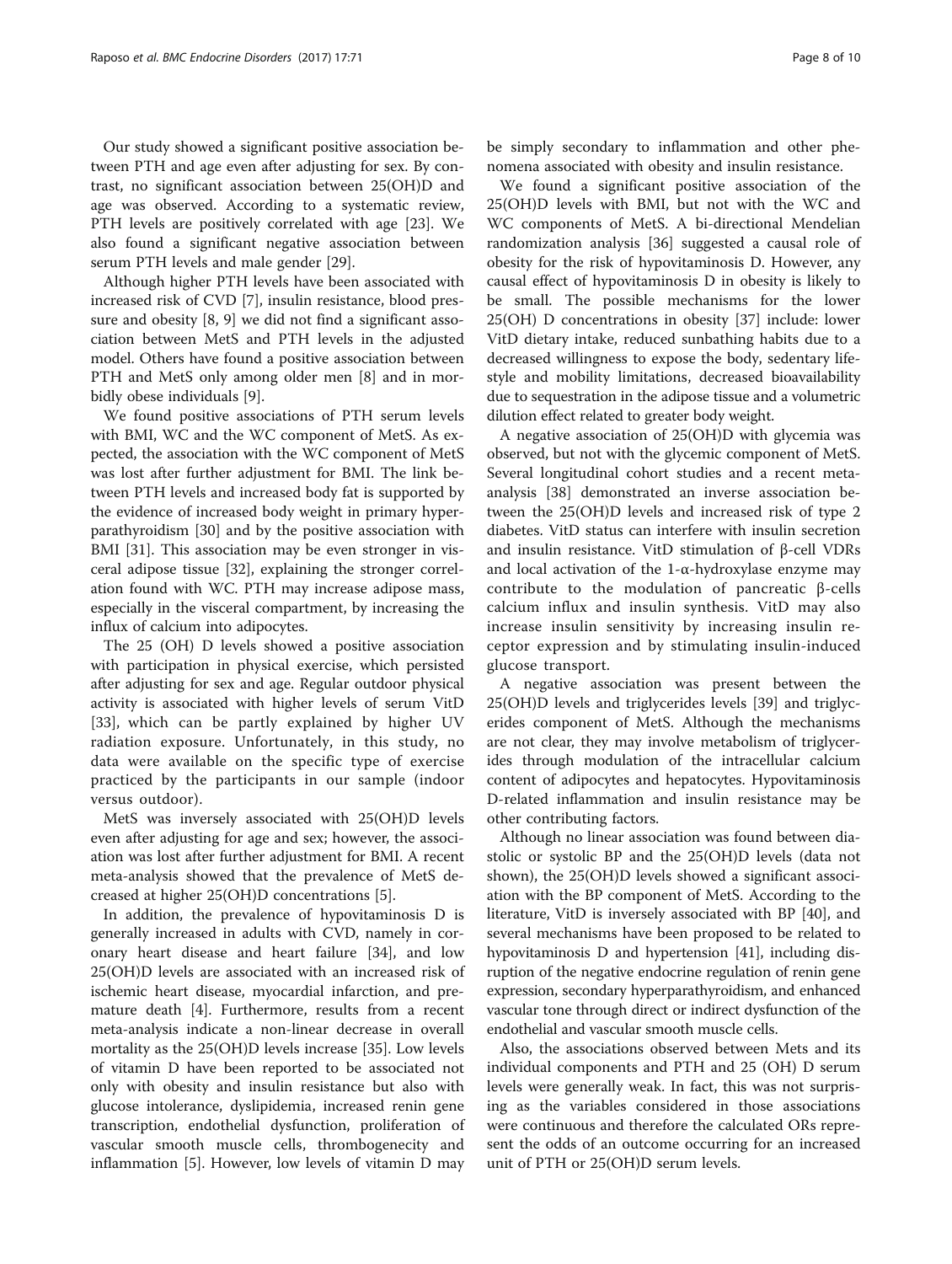<span id="page-8-0"></span>Lastly, one must acknowledge some additional limitations of this study. Firstly, due to its cross-sectional nature, no causal relation can be inferred from the significant associations observed. Also, and finally, one could expect type I error in the evaluation of the crude associations due to multiple comparisons. Nevertheless, the authors do not expect that this could have occurred in the final model defined for this study, as the number of tested variables was in fact small.

## Conclusion

The present study showed a high prevalence of hypovitaminosis D in a sample of the Portuguese population. Compared with other European and worldwide populations, our median level of 25(OH)D (13.8 ng/mL) is relatively low. The prevalence of hypovitaminosis D was higher in participants with higher BMI and sedentary lifestyles.

The PTH levels showed a significant positive association with BMI, WC and the WC component of MetS, suggesting a possible role in the pathophysiology of obesity. The 25(OH)D levels were negatively associated with BMI, glucose and triglycerides levels as well as with MetS and its BP and triglycerides components, indicating that hypovitaminosis D may contribute to the pathophysiology of MetS.

Considering the low levels and inadequate intake of VitD, the frequency of overweight, and potentially insufficient solar exposure in the Portuguese population, it is crucial to develop national policies to increase awareness of the importance of VitD for health and to develop strategies for the identification of vitamin D deficiency, especially in at-risk groups.

#### Abbreviations

25(OH)D: 25-hydroxyvitamin D; BMI: Body mass index; CI: Confidence interval; CVD: Cardiovascular disease; HC: Hip circumference; HOMA: Homeostatic model assessment; hs-CRP: High sensitivity C-reactive protein; Ht: Height; MetS: Metabolic syndrome; OR: Odds ratio; PTH: Parathyroid hormone; SD: Standard deviation; UV: Ultraviolet; VitD: Vitamin D; VitD3: Cholecalciferol; WC: Waist circumference; WHR: Waist-to-hip ratio; WHtR: Waist-to-height ratio

#### Acknowledgements

The authors would like to thank all PORMETS cohort-participants, logistic staff and scientists for their contribution to the study.

#### Funding

This work was supported by the Insulin Resistance Study Group of the Endocrinology, Diabetes and Metabolism Portuguese Society. Ana Cristina Santos holds a FCT Investigator contract IF/01060/2015.

#### Availability of data and materials

The datasets used and analysed during the current study are available from the corresponding author on reasonable request, once the study has been published.

#### Authors' contributions

LR, JTG and ACS were involved in the conception of the study. LR was involved in the statistical analysis. SM and DF were involved in the accomplishment of the laboratory exams. All authors were involved in drafting the manuscript, approving the final draft, and agree to be accountable for the work. All authors read and approved the final manuscript.

#### Ethics approval and consent to participate

All the Portuguese Regional Health Administrations, the Ethics Committee of the São João Hospital E.P.E. and the Portuguese Data Protection Authority, approved PORMETS. The Clinical Director of each health care center also provided authorization and all participants gave their written informed consent. The Ethics Committee of Centro Hospitalar São João (Porto, Portugal) approved the study in the 27th February 2007 and the authorization from the Portuguese Data Protection Authority is CNDP: 1053/2007.

#### Consent for publication

Not applicable.

#### Competing interests

The authors declare that they have no competing interests.

#### Publisher's Note

Springer Nature remains neutral with regard to jurisdictional claims in published maps and institutional affiliations.

#### Author details

1 Grupo de Estudo da Insulino-Resistência, Sociedade Portuguesa de Endocrinologia, Diabetes e Metabolismo, Lisboa, Portugal. <sup>2</sup>EPIUnit - Institutc de Saúde Pública da Universidade do Porto (ISPUP), Porto, Portugal. <sup>3</sup>Serviço de Patologia Clínica, Centro Hospitalar de S. João, Porto, Portugal. 4 Departamento de Biomedicina, Faculdade de Medicina, Universidade do Porto, Porto, Portugal. <sup>5</sup>Departamento de Ciências da Saúde Pública e Forenses e Educação Médica, Faculdade de Medicina, Universidade do Porto, Porto, Portugal.

#### Received: 6 July 2017 Accepted: 12 November 2017 Published online: 17 November 2017

#### References

- 1. Verstuyf A, Verlinden L, Carmeliet G, Vitamin D. Metabolism, molecular mechanism of action, and pleiotropic effects. Physiol Rev. 2016;96(1):365–408.
- 2. Spiro A, Buttriss JL, Vitamin D. An overview of vitamin D status and intake in Europe. Nutr Bull. 2014;39:322–50.
- 3. Santos MJ, Fernandes V, Garcia FM, Vitamin D. Insufficiency in a hospital population: a photograph from the laboratory perspective. Acta Medica Port. 2015;28(6):726–34.
- 4. Brøndum-Jacobsen P, Benn M, Jensen GB, Nordestgaard BG. 25-Hydroxyvitamin D levels and risk of ischemic heart disease, myocardial infarction, and early death. Population-based study and meta-analyses of 18 and 17 studies. Arterioscler Thromb Vasc Biol. 2012;32:2794–802.
- 5. SY J, Jeong HS, Kim DH, Blood Vitamin D. Status and metabolic syndrome in the general adult population: a dose-response meta-analysis. J Clin Endocrinol Metab. 2014;99:1053–63.
- 6. Fiuza M, Cortez-Dias N, Martins S, Belo A. Metabolic syndrome in Portugal: prevalence and implications for cardiovascular risk - results from the VALSIM study. Rev Port Cardiol. 2008;27:1495–529.
- 7. van Ballegooijen AJ, Reinders I, Visser M, Brouwer IA. Parathyroid hormone and cardiovascular disease events: a systematic review and meta-analysis of prospective studies. Am Heart J 2013;165:655–664.
- 8. Reis JP, von Mühlen D, Miller IIIER. Relation of 25-hydroxyvitamin D and parathyroid hormone levels with metabolic syndrome among US adults. Eur J Endocrinol. 2008;159(1):41–8.
- 9. Hjelmesaeth J, Hofsø D, Aasheim ET, Jenssen T, Moan J, Hager H, Røislien J, Bollerslev J. Parathyroid hormone, but not vitamin D, is associated with the metabolic syndrome in morbidly obese women and men: a cross-sectional study. Cardiovasc Diabetol. 2009;8:7. doi:[10.1186/1475-2840-8-7](http://dx.doi.org/10.1186/1475-2840-8-7).
- 10. Raposo L, Severo M, Barros H, Santos AC. The prevalence of the metabolic syndrome in Portugal: the PORMETS study. BMC Public Health. 2017;17:555. doi[:10.1186/s12889-017-4471-9.](http://dx.doi.org/10.1186/s12889-017-4471-9.)
- 11. WHO Expert Consultation. Appropriate body-mass index for Asian populations and its implications for policy and intervention strategies. Lancet. 2004; 363(9403):157–63.
- 12. Dietary Reference Intakes for Calcium and Vitamin D. Institute of Medicine (US) committee to review dietary reference intakes for vitamin D and calcium; Ross AC, Taylor CL, Yaktine AL, Del Valle HB, editors. Washington (DC): National Academies Press (US); 2011. The National Academies Collection: Reports funded by National Institutes of Health.